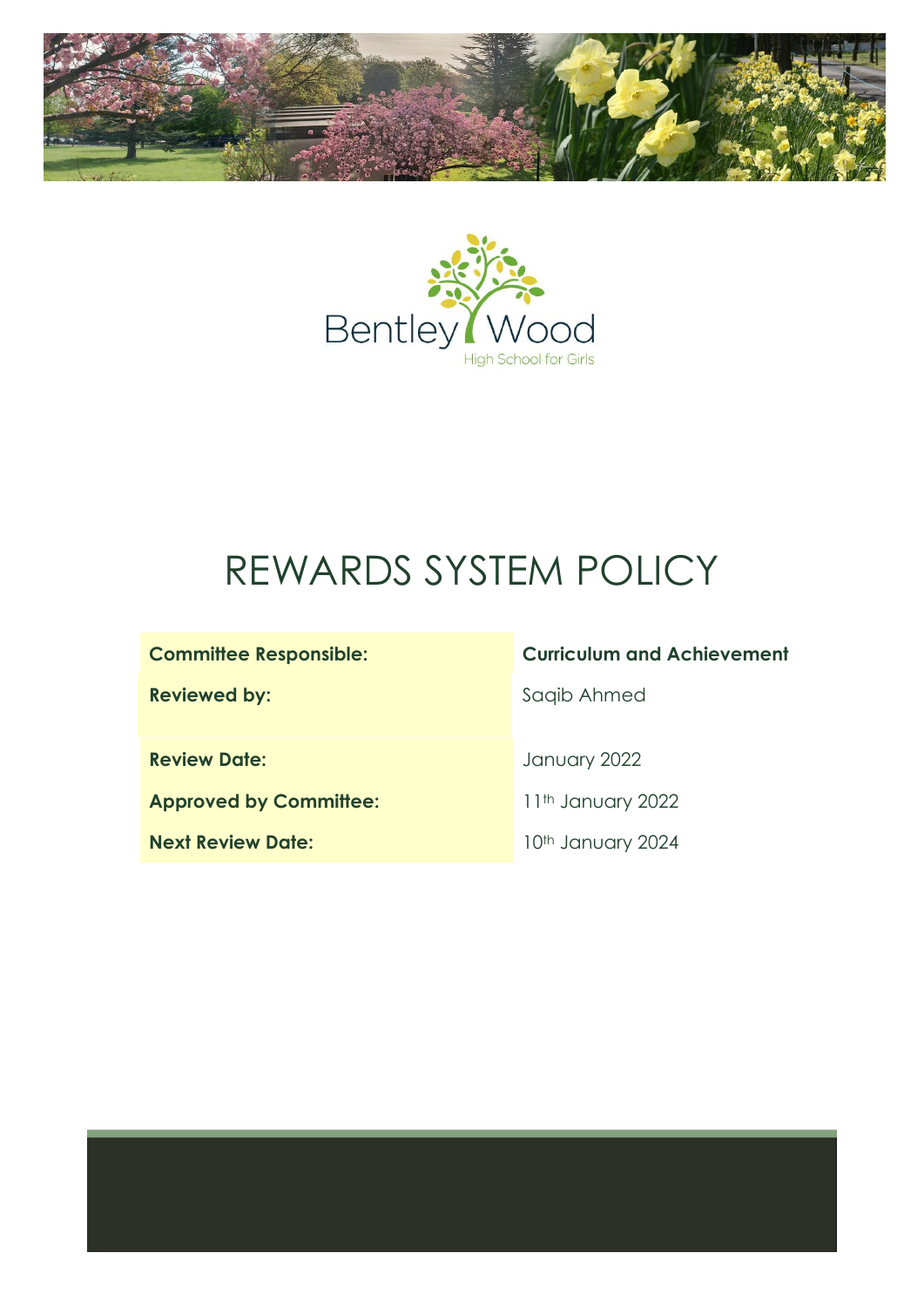## Aims & Beliefs

Bentley Wood aims to encourage and celebrate the success of all its students in all areas of school life, and to ensure that personal commitment and achievement is acknowledged, rewarded, recorded and celebrated. We recognise that it is important that a young person's efforts are acknowledged so that they are encouraged to learn the value of contributing to a positive learning environment. Rewards can increase student motivation, encourage self-esteem, aspirations and a greater engagement with learning as well as strengthen relationships between staff and students.

We believe that students should always embody the school's CARE ethos and act with mutual respect and co-operation with their peers and teachers. We also believe that students should be rewarded for actively participating in the life of the school beyond the classroom through enrichment or school events.

The rewards system has been developed in consultation with the school student council. We aim to ensure that students of all abilities in all years can benefit from a system of rewards which is consistent across key stages and departments as well as being robust and simple for all staff to distribute awards for individuals or groups.

We reward positive engagement and behaviour using a variety of methods including but not limited to both verbal and written praise, contact with home, certificates for attendance and punctuality, lapel badges, acknowledgement through assemblies and public display of work. Evidence of each achievement is recorded on each student's file using SIMs house points under four categories outlined below.

## Rewards Categories

Below is a list of the logged rewards, which students may receive. These are organised into four categories outlined below. Within each of the category's teachers may award 1,2,5 or 10 house points depending on the level of participation. Teachers will use their professional judgement based on the guidance below as to how many housepoints a student will be awarded at any one time.

## Classwork

Awarded by teachers for participation and work in the classroom which is above the expected standard.

1 house point - Awarded for very good classwork. Examples will include but are not limited to a student who:

- Produces a very good standard of classwork based on her ability
- Demonstrates and sustains a high level of effort throughout the lesson by taking an active role in all activities within the lesson
- Asks relevant questions and volunteer's answers
- Demonstrates a positive attitude towards their own learning

2 house points - Awarded for excellent classwork. Examples will include but are not limited to a student who:

- Actively seeks next steps in lessons
- Completes Bonus/Extension work
- Presents in front of the class
- Perseveres with challenging tasks and makes above the expected progress
- Responds positively to feedback improving and further developing their work beyond expectation

5 house points - Awarded for outstanding classwork. Examples will include but are not limited to a student who:

- Demonstrates high levels of enthusiasm for the subject through major effort and participation
- Demonstrates resilience with the most challenging tasks for their ability and significantly exceeds expectations
- Demonstrates high levels of participation and engagement over a series of lessons or topic
- Goes beyond expectations to demonstrate their knowledge, skills and learning on a select topic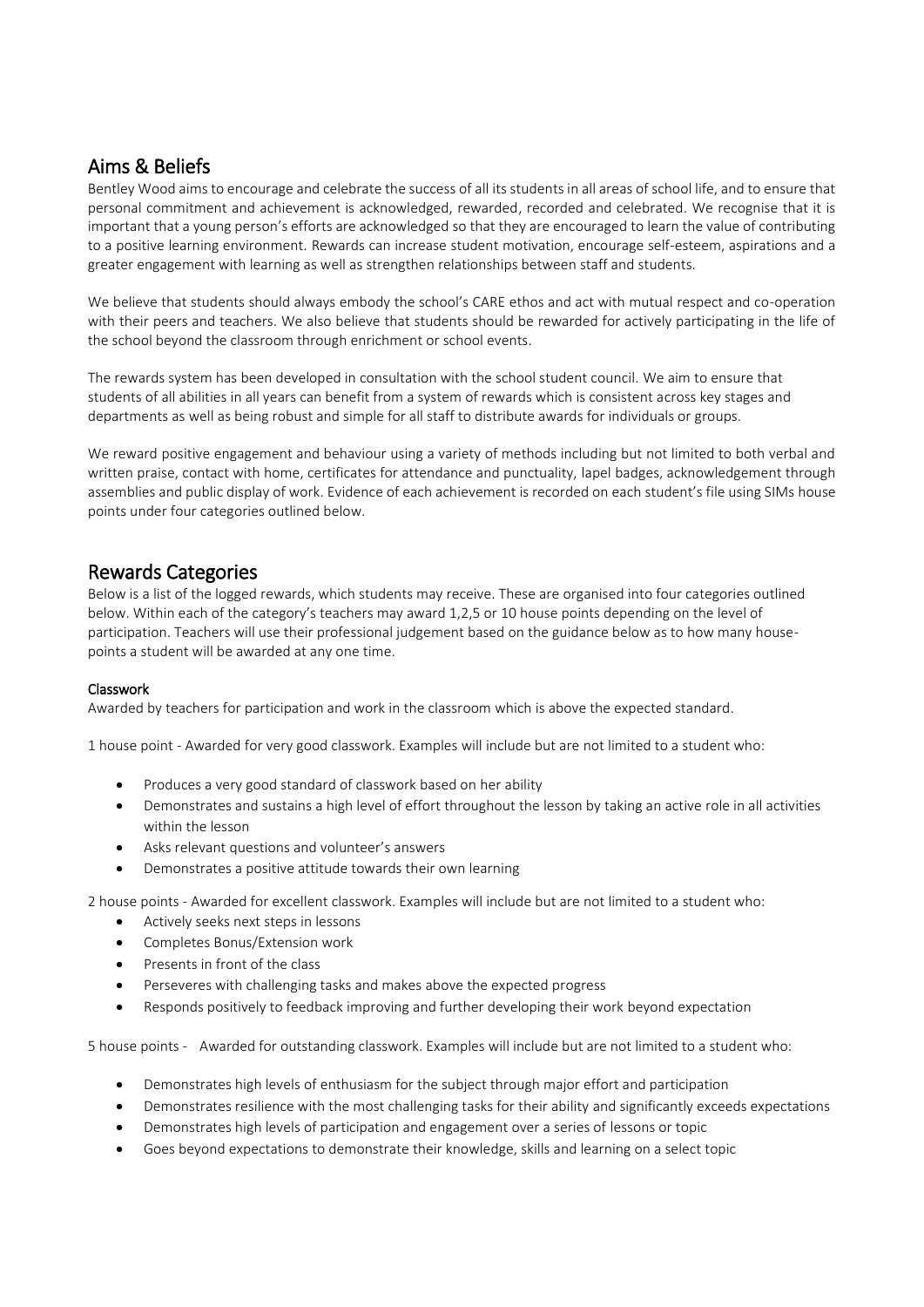10 house points - Awarded for consistently outstanding classwork over the course of a half term. This will be usually rewarded to one pupil in each class who has demonstrated outstanding levels of effort in class throughout a half term period or across a unit of work. Examples will include but are not limited to a student who:

- Seeks to further knowledge of topics by participating in additional research thereby engaging with the content of a topic beyond the scope of lessons and homework
- Produces additional materials to the requirements from a scheme of learning as part of their own independent enquiry
- Demonstrates a significantly high level of focus and participation over a course of a half term
- Produces work considerably above the expected standard in each of her lessons over a half term period

## Homework

Awarded by teachers for student homework which is above the expected standard.

1 house point - Awarded for very good homework including the presentation of work

2 house points - Awarded for excellent homework. Examples will include but are not limited to a student who:

- Completes Bonus/Extension work for homework.
- Produces homework beyond the expectations required or beyond their target.
- Demonstrates perseverance in homework tasks based on ability.
- Responds positively to feedback demonstrating improvement beyond the expectations to further develop their work
- Perseveres with challenging homework tasks and makes above expected progress
- Demonstrates evidence of additional reading around the subject

5 house points - Awarded for outstanding homework. Examples will include but are not limited to a student who:

- Demonstrates resilience with the most challenging of tasks for their ability in homework.
- Produces work considerably above the expected standard.
- Goes significantly beyond expectations to demonstrate their knowledge, skills and learning.

10 house points – Awarded for consistently Outstanding homework over the course of a half term. This will be usually rewarded to one pupil in each class who has demonstrated outstanding levels of effort in homework throughout a half term period or across a unit of work.

## CARE

CARE points are awarded to students who exhibit the CARE qualities of Communicate, Achieve, Respect and Empathy. CARE points are primarily aligned with participation during form activities, attendance to extra-curricular clubs, achievements in activities beyond the classroom and supporting across different events. In addition, CARE points are awarded to students who demonstrate acts of service or support to other individuals in the school be they staff or fellow students.

1 house point - Awarded for demonstrating good CARE values. Examples will include but are not limited to a student who demonstrates:

- A small act of helpful service to their fellow students or staff.
- Support of the form tutor with tutor activities (e.g. reading notices or collecting the register).
- Good participation during the tutor time activities, PSHCE or assemblies.

2 house points - Awarded for demonstrating excellent CARE values. Examples will include but are not limited to a student who demonstrates:

- Support of a fellow student in classwork or homework.
- Support of a new student to Bentley Wood through a buddying system.
- Support of a fellow student with a need. e.g. through bullying support or giving advice and care or mobility support.
- Co- Curricular Club or enrichment attendance and positive participation.
- Tutee of the week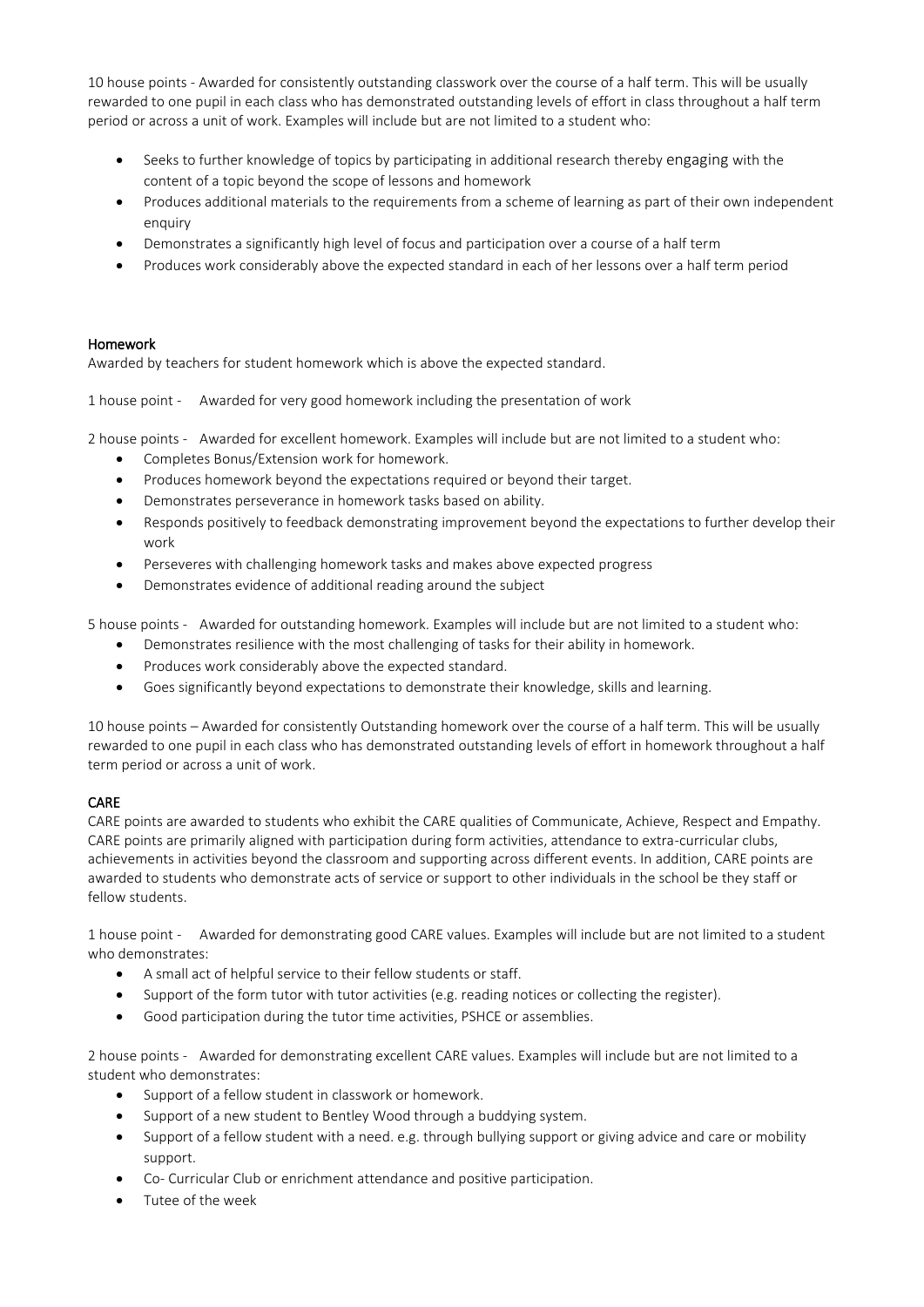5 house points - Awarded for demonstrating outstanding CARE values. Examples will include but are not limited to a student who demonstrates:

- Hospitality support for school evening and events.
- Significant support for a member of staff or fellow student.
- Contribution to a school assembly or event.
- Presentation or leading discussion of The Wise thoughts during form time
- Successful Leadership responsibilities within the form group.

10 house points - Awarded for demonstrating consistently outstanding CARE values or a significant contribution to a school event. This will also be used by the Head Teacher, Senior Staff and Heads of Year, to award pupils who over the course of a half term have accumulated a significant number of house points and excelled across all areas of the school.

#### Improvement

Awarded to a student who demonstrates a marked improvement in any aspect of their learning and participation in school.

1 house point - Awarded for demonstrating a visible improvement in any aspect.

2 house points - Awarded for demonstrating an excellent improvement in any aspect.

5 house points - Awarded for demonstrating an outstanding improvement in any aspect.

10 house points - Awarded for demonstrating consistently outstanding improvement across all aspects over the course of a half term.

## Awards for Students

As students accumulate house points, Heads of Year will issue a series of honours at set thresholds to recognise students across the four dimensions outlined above. At each threshold the student will receive the following in recognition of their achievements.

50 HP - Postcard home from Form tutor 100 HP - Certificate from Head of Year 200 HP - Badge from Head of Year 300 HP - Letter home from Head of Year

Additionally, each week, one student from each tutor group will receive 2 house points and a postcard home for achieving the Tutee of the week in recognition of their contribution to form activities this may be awarded for:

- Form vote
- Contribution to PSCHEE
- Planning a morning form registration time activity
- Extra-curricular participation

At the end of each term certificates will be given to students with 100% attendance which will be distributed in assemblies.

Students that have accumulated the most points during a term in each of the four dimensions will be issued with a trophy in recognition of their classwork, homework, CARE or improvement. Award winners will be displayed on a prominent noticeboard and digital signage. Award winners can receive additional prizes and privileges at the HoY's discretion. In addition, the school will host an annual formal award and achievement evening in recognition of expectational student achievement from students in each Key Stage.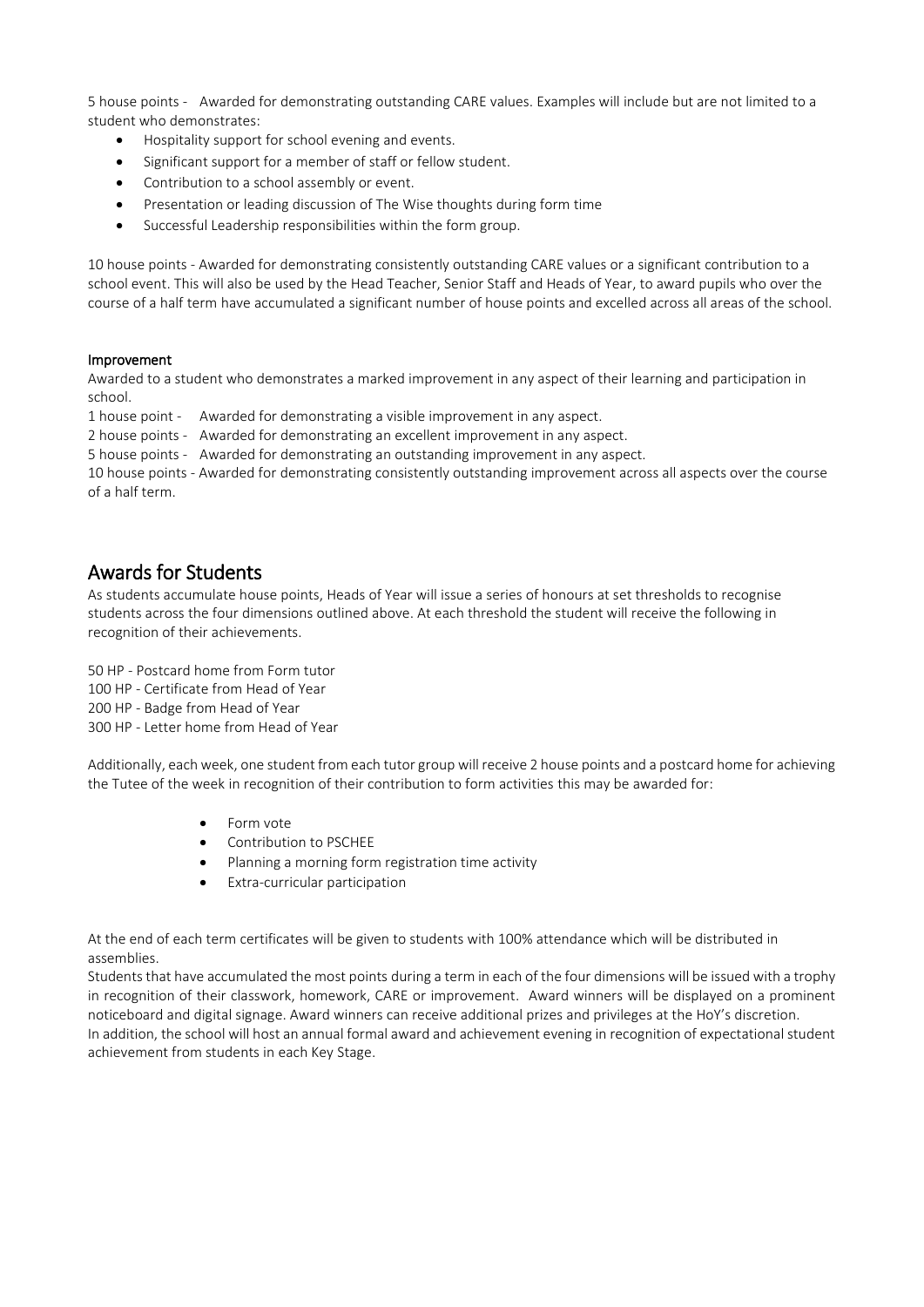# Responsibilities

## Responsibilities of the Classroom teacher:

- Use the rewards system to maintain a positive learning environment in and out of the classroom with a focus on effort and progress
- Give out rewards regularly and log all house points on SIMS

## Responsibilities of the Form tutor:

- To log a weekly 'Tutee of the Week' award
- To monitor house points in their form by setting up their SIMS homepage accordingly
- To recognise achievements of tutees in the form

## Responsibilities of the Head of Department:

- To review the use of house points in SIMS once a term and discuss with the department
- To act on any inconsistent use within their subject areas
- Monitor the use of rewards during the MER cycle

## Responsibilities of the Head of Year:

- Distribute and log attendance and punctuality rewards to students at the end of each half-term
- Monitor house points for their year group using SIMS reports and their homepage
- Organise prizes and rewards assemblies every half-term for each year group
- Investigate any allegations of misuse of the system

## Responsibilities of Senior Leaders:

- Train staff on how to log house points in SIMS
- Organise the display of running totals on digital signage in the school
- Provide termly house points reports broken down by teacher for Heads of Department
- Provide termly house points reports broken down by students for Heads of Year
- Organise admin support for logging of extra-curricular rewards
- Organise prizes and rewards assemblies every half-term for each year group
- Monitor and act on any in school variation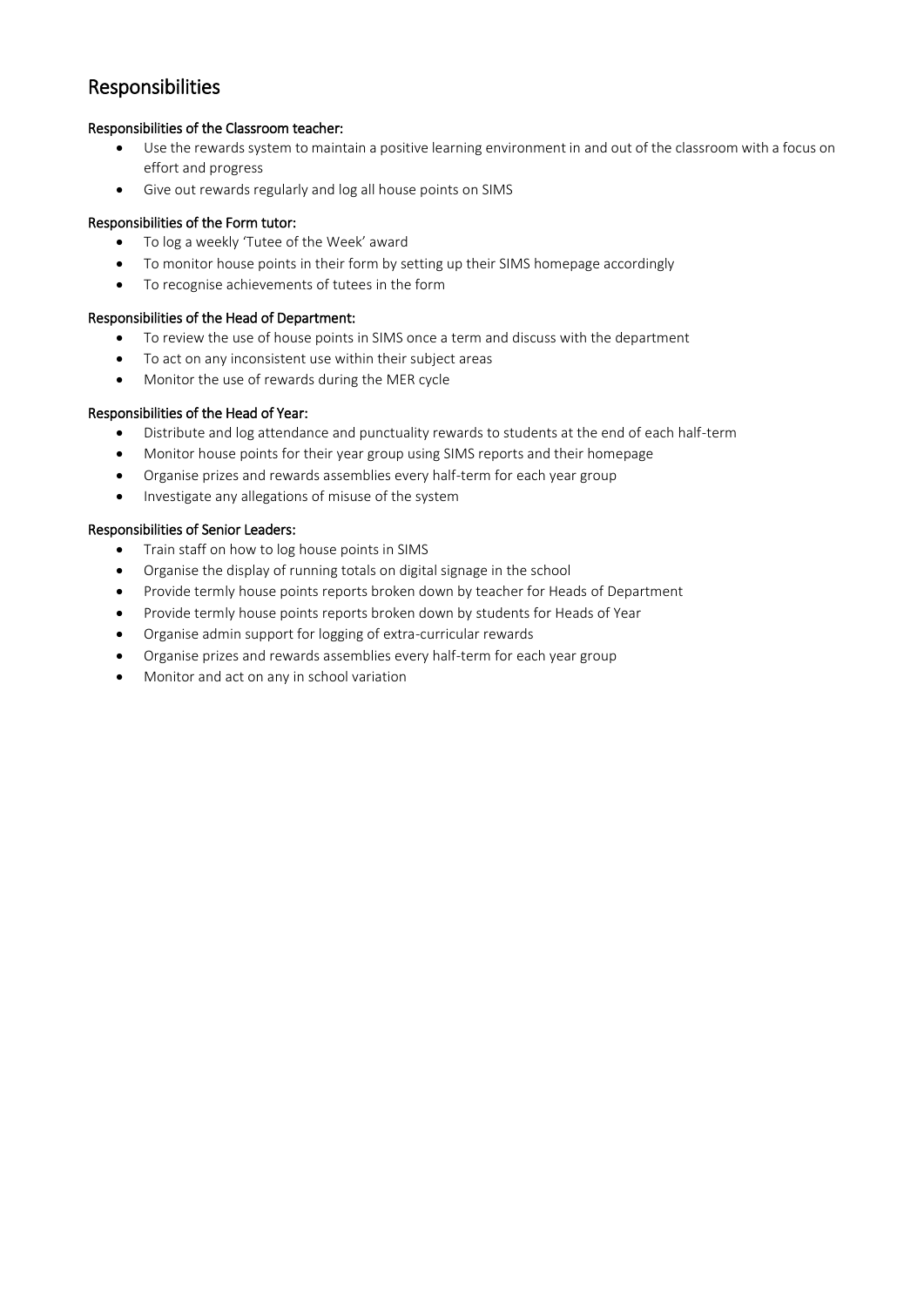# Appendix 1 – Rewards Guidance Matrix for all staff

|           |                                                                                                                                                                                                                                                                                                                                                                                            | $\overline{2}$                                                                                                                                                                                                                                                                                                                                                                                                                                                                                                                     | 5                                                                                                                                                                                                                                                                                                                                                                                                                                                                                                                                                                 | 10                                                                                                                                                                                                                                                                                                                                                                                                                                                                                                                                                                                                                                     |
|-----------|--------------------------------------------------------------------------------------------------------------------------------------------------------------------------------------------------------------------------------------------------------------------------------------------------------------------------------------------------------------------------------------------|------------------------------------------------------------------------------------------------------------------------------------------------------------------------------------------------------------------------------------------------------------------------------------------------------------------------------------------------------------------------------------------------------------------------------------------------------------------------------------------------------------------------------------|-------------------------------------------------------------------------------------------------------------------------------------------------------------------------------------------------------------------------------------------------------------------------------------------------------------------------------------------------------------------------------------------------------------------------------------------------------------------------------------------------------------------------------------------------------------------|----------------------------------------------------------------------------------------------------------------------------------------------------------------------------------------------------------------------------------------------------------------------------------------------------------------------------------------------------------------------------------------------------------------------------------------------------------------------------------------------------------------------------------------------------------------------------------------------------------------------------------------|
| Classwork | Very Good<br>Produces a very good<br>$\bullet$<br>standard of classwork<br>based on her ability<br>Demonstrates and sustains<br>a high level of effort<br>throughout the lesson by<br>taking an active role in all<br>activities within the lesson<br>Asks relevant questions<br>$\bullet$<br>and volunteer's answers<br>Demonstrates a positive<br>attitude towards their own<br>learning | <b>Excellent</b><br>Actively seeks next steps in lessons<br>Completes Bonus/Extension work<br>Presents in front of the class<br>Perseveres with challenging tasks and<br>$\bullet$<br>makes above the expected progress.<br>Responds positively to feedback improving<br>$\bullet$<br>and further developing their work beyond<br>expectation                                                                                                                                                                                      | Outstanding<br>Demonstrates high levels of enthusiasm for the<br>subject through major effort and participation<br>Demonstrates resilience with the most challenging<br>$\bullet$<br>tasks for their ability and significantly exceeds<br>expectations<br>Produces work considerably above the expected<br>$\bullet$<br>standard.<br>Demonstrates high levels of participation and<br>$\bullet$<br>engagement over a series of lessons or topic<br>Goes beyond expectations to demonstrate their<br>$\bullet$<br>knowledge, skills and learning on a select topic | Consistently Outstanding over the course of a<br>half term (1 pupil per class per half term)<br>Seeks to further knowledge of<br>topics by participating in<br>additional research thereby<br>engaging with the content of a<br>topic beyond the scope of<br>lessons and homework.<br>Produces additional materials to<br>the requirements from a scheme<br>of learning as part of their own<br>independent enquiry<br>Demonstrates a consistent level<br>of focus and participation over a<br>course of a half term<br>Produces work considerably<br>above the expected standard in<br>each of her lessons over a half<br>term period |
| Homework  | Very Good<br>Homework is completed to<br>$\bullet$<br>a very good standard<br>Homework Book / Work<br>presentation is very good                                                                                                                                                                                                                                                            | <b>Excellent</b><br>Completes Bonus/Extension Work for<br><b>Homework</b><br>Produces homework beyond the<br>expectations required or beyond their<br>target<br>Demonstrates perseverance in homework<br>$\bullet$<br>tasks based on ability<br>Responds positively to feedback<br>$\bullet$<br>demonstrating improvement beyond the<br>expectations to further develop their work<br>Perseveres with challenging homework<br>tasks and makes above expected progress<br>Evidence of additional relevant Reading<br>around lessons | Outstanding<br>Demonstrates resilience with the most challenging<br>of tasks for their ability in homework<br>Produces work considerably above the expected<br>standard.<br>Goes significantly beyond expectations to<br>$\bullet$<br>demonstrate their knowledge, skills and learning<br>on a select topic<br>Tries hard to produce work to the best of her<br>ability and makes <b>above expected</b> progress in<br>homework over time.                                                                                                                        | Consistently Outstanding homework over the<br>course of a half term. This will be usually<br>rewarded to one pupil in each class who has<br>demonstrated outstanding levels of effort in<br>homework throughout a half term period or<br>across a unit of work                                                                                                                                                                                                                                                                                                                                                                         |